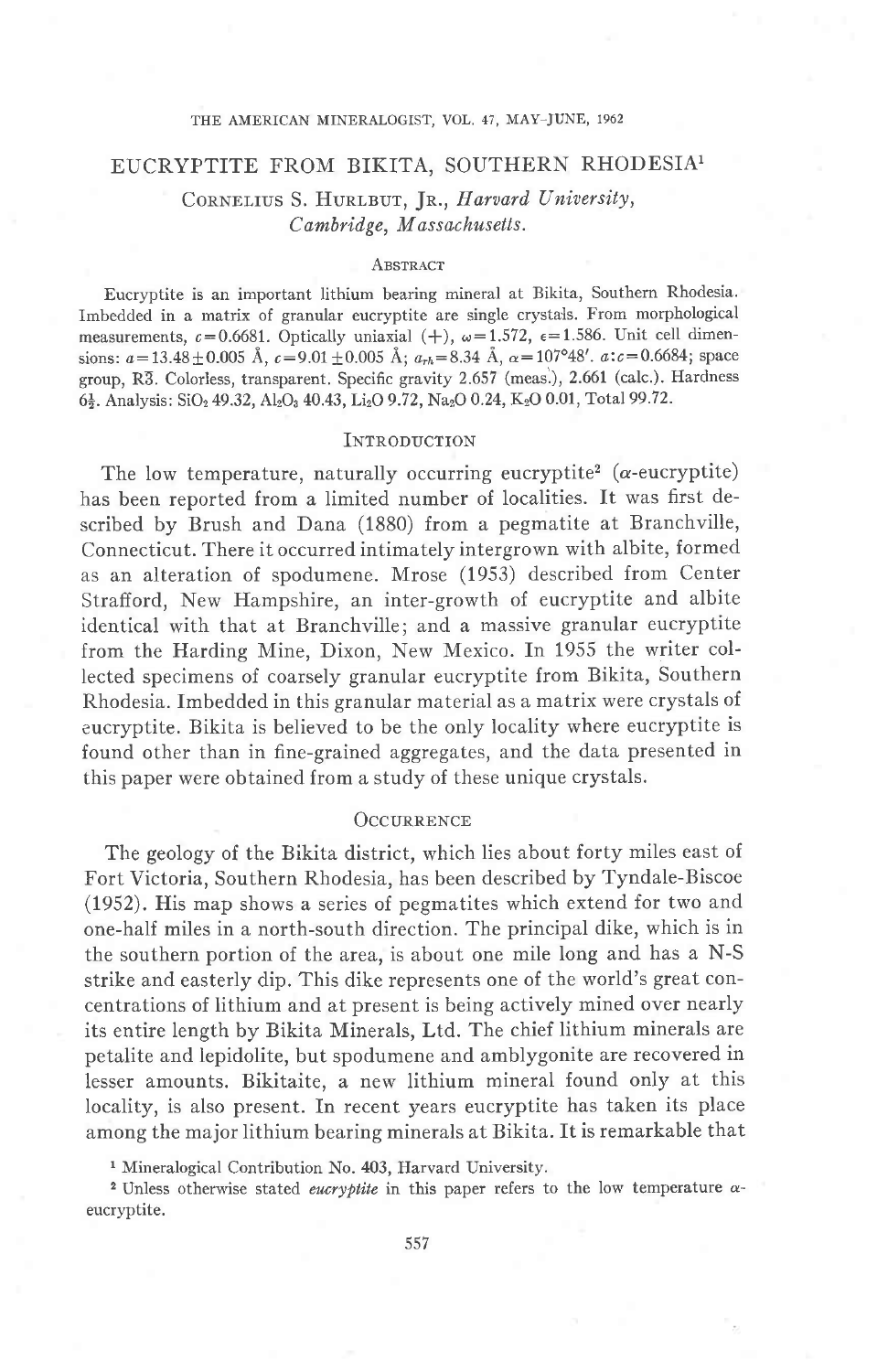this mineral, which elsewhere is extremely minor, is found here in thousands of tons. Current mining produces 200 to 300 tons of eucryptite a monthl

The eucryptite is mostly in granular aggregates associated with large masses of petalite. By inspection it is extremely difficult to distinguish it from quartz, but under the ultra-violet light it can be identified easily because of its pink fluorescence.

# PHYSICAL AND OPTICAL PROPERTIES

Many specimens composed largely of anhedral granular material contain clear, transparent single crystals of eucryptite, some of which show bounding faces. The largest of these crystals is  $3\times2\times2$  cm. By carefully

| TABLE 1. EUCRYPTITE ANGLE TABLE               |    |  |
|-----------------------------------------------|----|--|
| Hexagonal; rhombohedral $-\overline{3}$       |    |  |
| $a:c=1:0.6681\alpha=107^{\circ}48'$           |    |  |
| $p_o: r_o = 0.7715:1 \lambda = 63^{\circ}54'$ |    |  |
| $\rho = c$                                    | А. |  |

| form                   |                          | $\rho = c$     |                 |                 |
|------------------------|--------------------------|----------------|-----------------|-----------------|
| $c$ 0001               | $\overline{\phantom{a}}$ | $0^{\circ}00'$ | $90^{\circ}00'$ | $90^{\circ}00'$ |
| m 1010                 | $30^{\circ}00'$          | 90 00          | 30 00           | 90 00           |
| a $11\overline{2}0$    | 000                      | 90 00          | 60 00           | 60 00           |
| $r$ 10 $\overline{1}1$ | 30 00                    | 37 39          | 58 03           | 90 00           |
| $S$ 01 $I$ 2           | $-3000$                  | 21 06          | 90 00           | 71 50           |
| $10\overline{1}4$      | 30 00                    | 10 45          | 80 34           | 90 00           |
| 1232<br>$\mathbf{v}$   | $-1034$                  | 45 35          | 76 15           | 62 19           |

breaking away the matrix of granular eucryptite, three crystals were isolated that could be measured on the reflecting goniometer. The most prominent forms are  $\{0001\}$ ,  $\{10\overline{10}\}$  and  $\{11\overline{2}0\}$ ; the others are present as only small truncating faces. Faces of  $\{01\overline{1}2\}$  were present on all the crystals and gave consistant  $\rho$  values of 21°06'. It is this value that has been used in calculating the axial ratio and angles given in Table 1.

The coarser crystalline eucryptite is colorless and transparent and breaks with a conchoidal fracture. There is poor  ${10\overline{1}1}$  cleavage. The {0001} cleavage described by Brush and Dana (1880) was not observed. The hardness is  $6\frac{1}{2}$ . The specific gravity measured on the Berman balance is 2.657; the calculated specific gravity is 2.661.

Larsen (1921) reported eucryptite as uniaxial negative,  $\omega$ =1.545 and gives a U. S. National Museum specimen from Branchville, Connecticut as the source of his material. This was the only reported refractive index of eucryptite until Roy et aI. (1950) gave refractive indices for synthetic a-eucryptite. These authors also re-examined the Branchville, Connecti-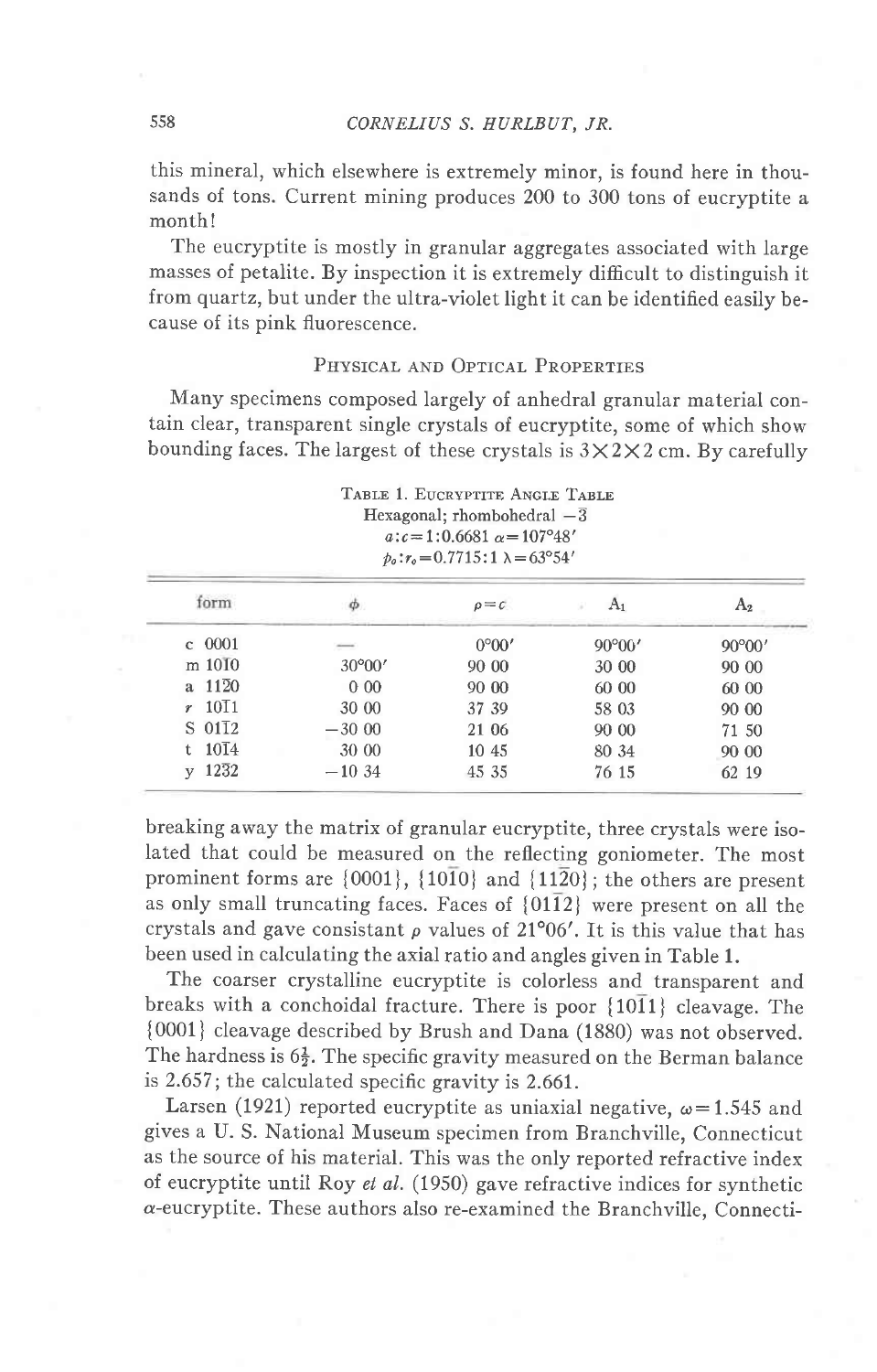| ω          | $1.572 + 0.001$ | 1.573 | $1.572 \pm 0.002$ | $1.572 \pm 0.001$ |
|------------|-----------------|-------|-------------------|-------------------|
| $\epsilon$ | $1.586 + 0.001$ | 1.583 | $1.587 \pm 0.002$ | $1.587 + 0.001$   |
| Opt.       |                 |       |                   |                   |

TABLE 2. OPTICAL PROPERTIES OF  $\alpha$ -EUCRYPTITE

l. Bikita, Southern Rhodesia.

2. Branchville, Connecticut and synthetic. Roy et al. (1950).

.1. Harding Mine, New Mexico; Center Strafiord, New Hampshire; and synthetic. Mrose (1953).

4. Synthetic. Stewart (1960).

cut material and found its optical properties coincided exactly with the synthetic. In like manner Mrose (1953) reported that  $\alpha$ -eucryptite synthesized by Kennedy had optical properties identical with eucryptite from the Harding Mine. A comparison of these recently reported optical properties in Table 2 shows them to be all closely similar.

## CHEMISTRY

In Table 3, column 2, is given the chemical analysis of a transparent crystal of Bikita eucryptite and in column 3 the analysis of eucryptite from the Harding Mine.

Rotation and Weissenberg photographs of the Bikita eucryptite were were taken with the crystal rotating about the  $a$  and  $c$  axes. From these the unit cell dimensions given in column 1, Table 4 were determined. The determination of the space group as  $R\overline{3}$  agreed with Winkler's (1953).

| SiO <sub>2</sub>               | 47.69  | 49.32  | 54.64 |
|--------------------------------|--------|--------|-------|
| Al <sub>2</sub> O <sub>3</sub> | 40.46  | 40.43  | 35.76 |
| Li <sub>2</sub> O              | 11.85  | 9.72   | 8.36  |
| Na <sub>2</sub> O              |        | 0.24   | 0.62  |
| $K_2O$                         |        | 0.01   | 0.38  |
| CaO                            |        | $\sim$ | 0.19  |
|                                |        | ---    |       |
|                                | 100.00 | 99.72  | 99.95 |

TABLE 3. EUCRVPTUE CHEMICAL ANALYSES

1. Composition of LiAlSiO<sub>4</sub>.

2. Eucryptite, Bikita, Southern Rhodesia. J. Ito, analyst.

3. Eucryptite, Harding, Mine, New Mexico. F. Gonyer, analystin Mrose (1953).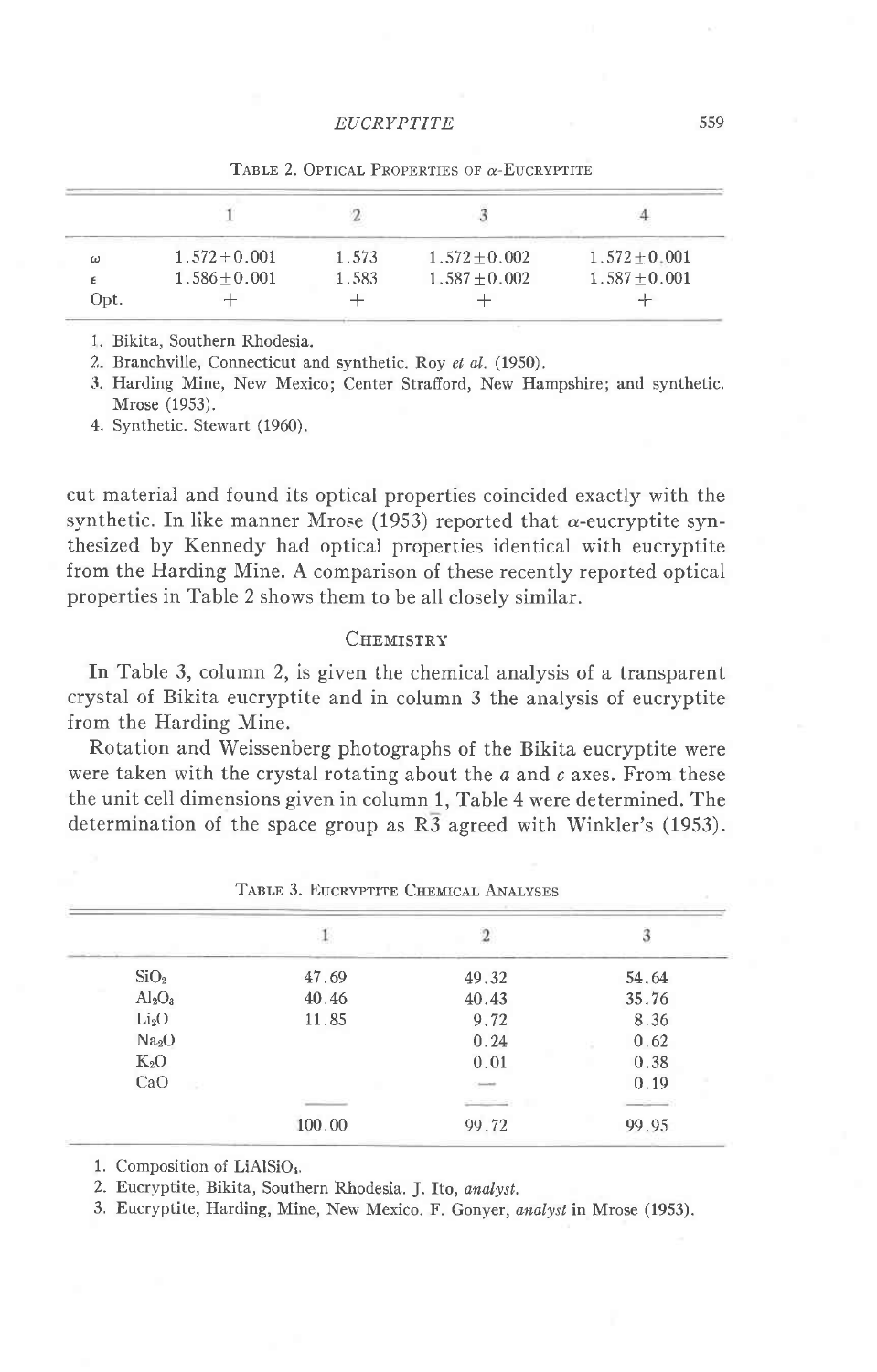| $\boldsymbol{a}$ | $13.48 \pm 0.005$ Å | $13.53 \text{ Å}$ | $13.54 \text{ Å}$ | $13.476 \pm 0.003$ Å |
|------------------|---------------------|-------------------|-------------------|----------------------|
| $\mathcal{C}$    | $9.01 + 0.005$      | 9.04              | 9.01              | $9.003 \pm 0.001$    |
| c: a             | 0.6684              | 0.668             | 0.6654            | 0.6681               |
| $G$ (meas.)      | 2.657               | 2.67              | 2.64              |                      |
| $G$ (calc.)      | 2.661               | 2.63              |                   |                      |

TABLE 4. EUCRYPTITE UNIT CELL DIMENSIONS

1. Bikita eucryptite.

2. Synthetic eucryptite, Winkler (1953).

3. Harding Mine eucryptite, Mrose (1953).

4. Synthetic eucryptite, Skinner and Evans in Stewart (1960).

 $a_{\rm rh} = 8.342$  Å,  $\alpha = 107^{\circ}48'$ . There are six formula weights per rhombohedral unit cell.

Considering eucryptite as a stuffed derivative of  $SiO<sub>2</sub>$ , or  $Si<sub>12</sub>O<sub>24</sub>$ , as suggested by Buerger (1954), the general formula can be written as  $(Si_{12-x}Al_x)$   $(Li_{x-y}Al_{y/3})O_{24}$ . This, as pointed out by Mrose (1953), indicates an interesting coupled substitution in which valence compensation for  $Al = Si$  is provided by  $3Li + Al$  rather than by Li alone. For Bikita eucryptite (Anal. 2, Table 3)  $x=5.77$  and  $y=0.78$  and the measured rhombohedral cell contents are  $(Si_{6.23}Al_{5.77})$   $(Li_{4.99}Al_{0.26})O_{24}$  or  $Li_{4.99}Al_{6.03}$ 

| hkl               | I              | $d$ obs. $\AA$ | $d$ calc. $A$ | hkl  | T              | $d$ obs. $\AA$ | $d$ calc. $\AA$ |
|-------------------|----------------|----------------|---------------|------|----------------|----------------|-----------------|
| $11\overline{2}0$ | 3              | 6.736          | 6.740         | 4133 | $\mathbf{1}$   |                | 1.943           |
| 0112              | $\mathfrak{2}$ | 4,220          | 4.202         | 6066 |                | 1.943          | 1.945           |
| 2131              | 9              | 3.965          | 3.962         | 4371 | $\sqrt{2}$     |                | 1.877           |
| '3030             | 3              | 3 885          | 3.890         | 5270 |                | 1.873          | 1.869           |
| $20\overline{2}2$ | $\mathfrak{2}$ | 3.555          | 3.566         | 3363 | 5              | 1 797          | 1.799           |
| 2240              | 10             | 3 3 6 2        | 3.370         | 4044 | $\leq$ 1       |                | 1.783           |
| 1232              |                | 3.148          | 3.152         | 3472 |                | 1.782          | 1.781           |
| 1341              |                | 3.038          | 3.046         | 6063 |                | 1.632          | 1,633           |
| $11\overline{2}3$ | $\overline{7}$ | 2.733          | 2.743         | 7180 | $\overline{2}$ | 1.544          | 1.545           |
| 4150              | 6              | 2.545          | 2.547         | 2682 | $\leq 1$       | 1.523          | 1.523           |
| 0442              | $\leq$ 1       | 2.450          | 2.449         | 0006 | 3              | 1.499          | 1.500           |
| 3033              | 5              | 2.373          | 2.377         | 6390 | $\leq 1$       | 1.471          | 1.471           |
| 3360              |                |                | 2.247         | 4483 | 1              | 1.469          | 1.469           |
| 2243              | $\mathbf{1}$   | 2.244          | 2.242         | 2246 | $\overline{2}$ | 1.372          | 1.371           |
| 0551              |                |                | 2.240         | 9090 | 1              | 1.297          | 1.297           |
| 2461              | $\leq 1$       | 2.141          | 2.143         | 0884 | $\leq$ 1       | 1.229          | 1.225           |
| $02\overline{2}4$ | <1             | 2.091          | 2.101         | 6066 | $\lt 1$        | 1.182          | 1.188           |
| 4262              | $\leq$ 1       | 1.978          | 1.981         |      |                |                |                 |

TABLE 5. X-RAY POWDER DATA FOR EUCRYPTITE CU Ka RADIATION  $\lambda = 1.5418$  Å